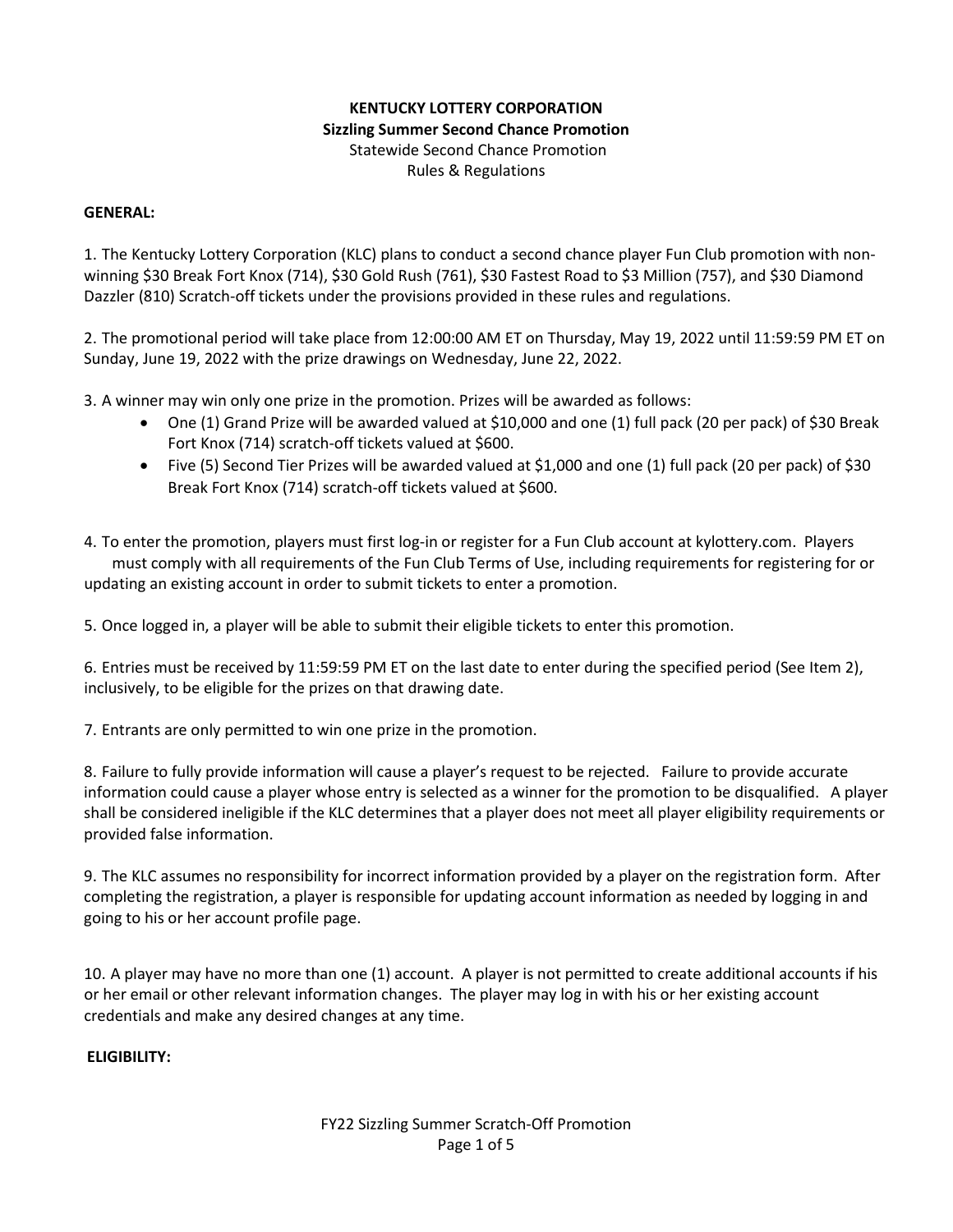11. An entrant must be at least eighteen (18) years old to participate. No one under 18 years of age and no one otherwise prohibited by KRS Chapter 154A from playing KLC games are eligible to participate in this promotion or win any prize.

12. Entrants must have a valid U.S. address to register and participate.

13. Scratch-off tickets with an instant win are not eligible for the promotion.

14. Players may enter up to 200 total tickets per week as part of Fun Club. A week is defined as Sunday at 12:00:00 AM ET until the following Saturday at 11:59:59 PM ET. The KLC reserves the right to change, without notice, this limit on the amount of tickets that may be entered weekly or daily.

15. Tickets purchased via the internet using the KLC's website or iLottery tickets are not eligible for this promotion.

## **ODDS:**

16. Odds of being selected as a winner in the promotion will depend on the number of entries submitted for each drawing.

## **SUBMITTING TICKETS:**

17. Players can submit eligible tickets for this promotion at the KLC's website, kylottery.com, or through The Official Kentucky Lottery App. Any ticket physically sent to or dropped off at any location whatsoever, will be ineligible. The KLC will destroy all non-winning physical tickets received at any lottery office and the tickets will not be returned.

18. To submit a ticket using the KLC's website, a player must first log onto kylottery.com using his or her unique account information.

19. Once logged in, a player submits an entry per the instructions on the "Enter Tickets" page of the website. Required information from the Scratch-off ticket includes the 18-digit VIRN (void if removed number), which is located underneath the latex on the front of each Scratch-off ticket.

20. To submit a ticket using The KY Lottery App, a player must have a functioning camera on his or her mobile device. The player must choose "Second Chance" from the side navigation menu on the App, and then must log onto the player's Fun Club account using his or her unique account information. A player must then select "Enter Tickets" from the menu. To submit an eligible ticket, a player must use his or her mobile device camera to line up the barcode (located on the front of the ticket under the latex) on the Scratch-off ticket within the viewfinder. A graphic with instructions can be found on the "Enter Tickets" tab of the App. The player will receive a message if the ticket has been successfully scanned and entered into the promotion. The player will receive an error message if the ticket could not be scanned or was ineligible for entry.

21. An eligible ticket may be submitted one (1) time only into the promotion. The entry system will reject a ticket that has been previously submitted.

22. To prevent fraudulent entries, after five (5) consecutive attempts to submit a ticket that is not recognized as an eligible ticket, a player will be unable to submit any eligible ticket for twelve (12) hours.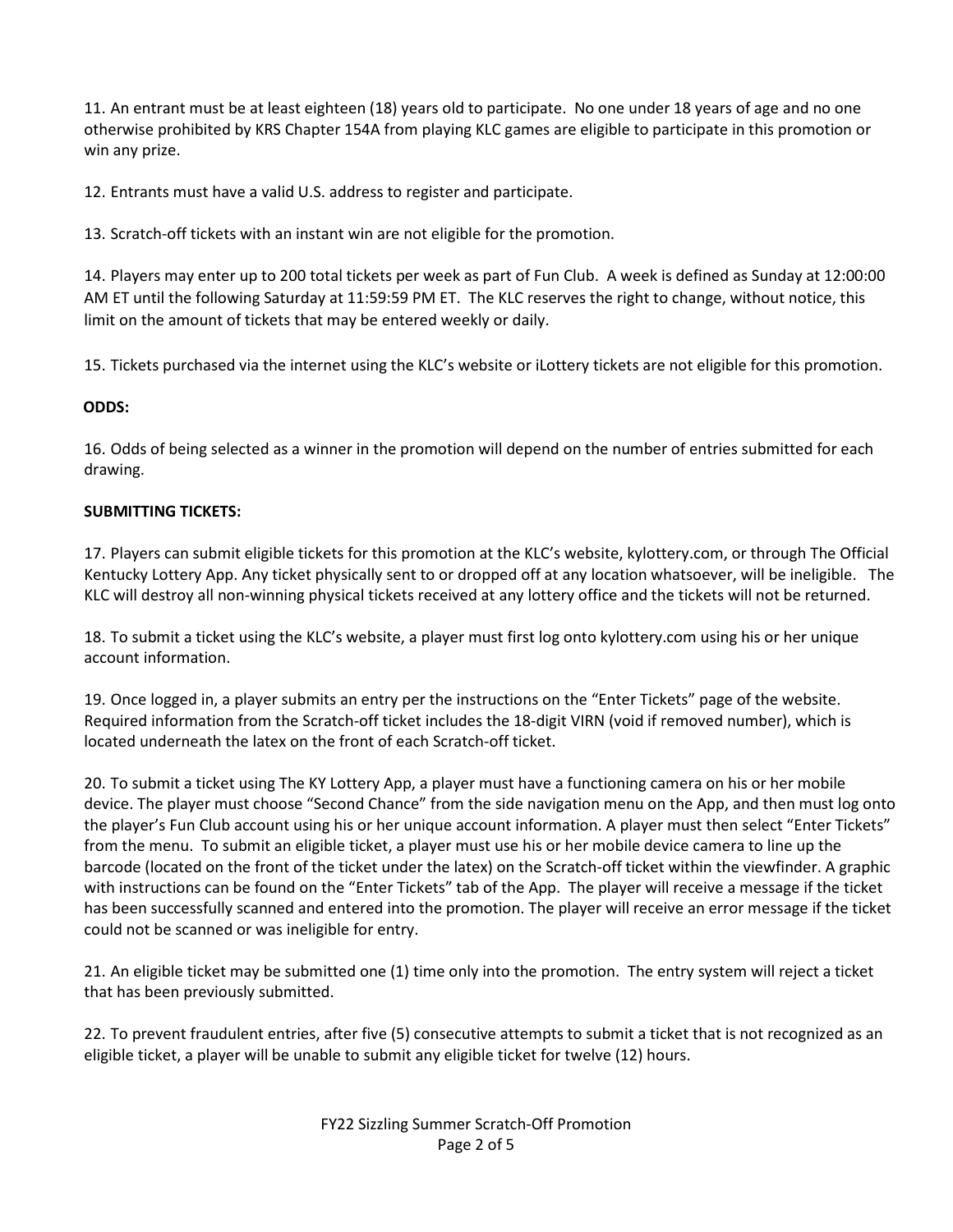23. After an entry is accepted, the player does not need to retain his or her ticket for the promotion.

24. By entering this promotion, the player agrees to these rules and regulations and the Terms of Use for Fun Club.

### **PRIZE DRAWING:**

25. All drawing management services associated with this promotion will be conducted by the KLC.

26. The drawings will be conducted per KLC drawing procedures.

27. At each drawing, three (3) alternates will be selected per prize winner as noted in Item 3. If there is an insufficient number of entries, the KLC may reduce the number of alternates selected in its sole discretion. Alternates are not prize winners, but are selected if the winner is disqualified, unable to claim the prize, or declines to accept. Once an eligible alternate is moved up to become a prize winner, his or her alternate status in the drawing will be voided.

## **PRIZE FULFILLMENT:**

28. A member of the KLC's Marketing Department will attempt to contact the winner using the phone and email contact information provided in the winner's Fun Club profile at the time of the drawings. The KLC may take the following steps to contact the winner:

- Call both the primary and, if provided, the secondary phone number provided on the profile until winner has been reached by phone or has been disqualified (continued attempts to contact by phone will not be made to numbers that have been disconnected or are no longer in use by winner);
- If the KLC has not reached the winner by phone in twenty-four (24) hours following the initial attempted contact, the KLC will send the winner an email.

29. If the KLC determines that dialogue with the winner has not been established by phone, email, or other means acceptable to the KLC, within five (5) business days following the date of the KLC's initial attempted telephone contact, the winner will be disqualified and the prize will be awarded to the first eligible alternate selected.

30. The winner must claim their prize within five (5) business days following the date the KLC Marketing Department makes contact with the winner. The person whose name is on the entry must be the person who claims the prize. The winner must provide a valid government issued photograph identification, such as a driver's license, or other form of photograph identification acceptable to the KLC, and a completed Promotion Claim Form that they will receive from the KLC Marketing Department. The prize will be awarded only after the KLC receives the prize winner's required accurate and complete information. If all required information is not received within five (5) business days, the prize will be forfeited and awarded to the first alternate selected in the drawing. This process will continue until a winner has claimed the prize or all alternates have been exhausted, whichever comes first. If all alternates have been exhausted, the prize(s) will not be awarded. All required information may be provided to the KLC by fax, email, U.S. Mail, or hand-delivery to the KLC Corporate Office. The KLC in its discretion may also provide a digital claim process with a verified electronic signature, such as DocuSign. If sent by fax or email, a member of the KLC's Marketing Department will provide a fax number or email address upon winner's request. If sent by U.S. Mail, winner can send all required information to: ATTENTION: DRAWING MANAGER, Kentucky Lottery Corporation, 1011 West Main Street, Louisville, KY 40202.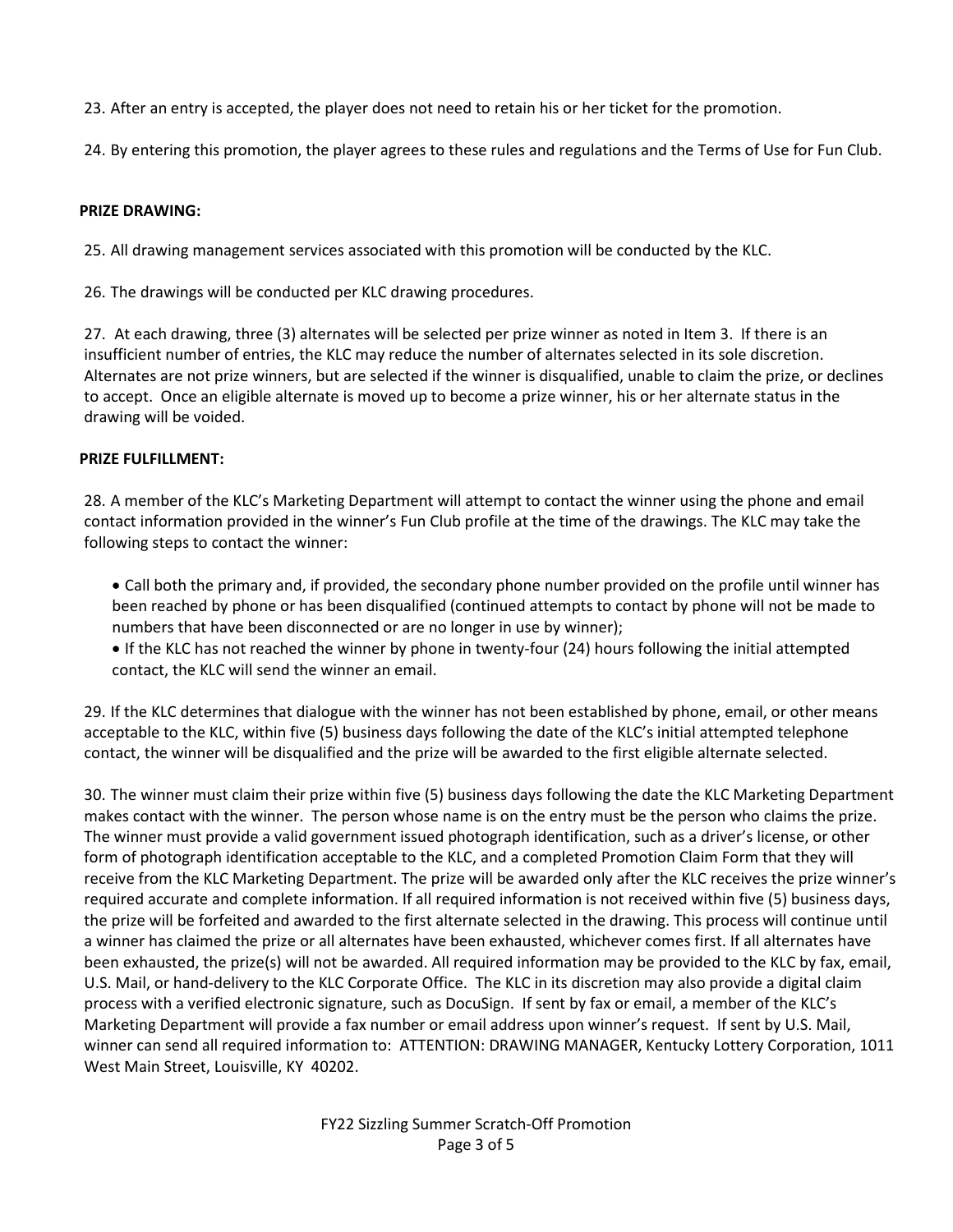*NOTE: When sending personally identifiable information, such as a Social Security Number, to the KLC by email, winners should use a secure or encrypted email. Information about how to use a secure or encrypted email may be requested from the Marketing Department.*

31. If, prior to the expiration of the five (5) business days referenced in the preceding paragraph, the winner declines to accept and claim the prize by notifying a member of the KLC Marketing Department in writing via the winner's email, the prize may be forfeited immediately upon receipt of the written notification and the first eligible alternate declared the winner.

32. Prize winners must claim their prize of a full pack of Scratch-off tickets in person. If the prize winner is not able to claim their prize of a full pack of Scratch-off tickets in person then the prize must be forfeited. Prize winners may claim their prize of a full pack of Scratch-off tickets at the Kentucky Lottery Corporation, 1011 West Main Street, Louisville, KY 40202. If a prize winner cannot make it to the Kentucky Lottery Corporation, the prize winner must notify the Marketing Department in writing and an alternate pickup location may be mutually agreed upon. There is no cash option and full pack of Scratch-off tickets cannot be mailed.

33. The KLC or its designee will withhold federal, state and all applicable taxes, per federal and state withholding requirements. Any taxes above the standard formulas are the responsibility of the winner. Prizes may be subject to set off of certain debts as required by law.

34. The prize is not transferable or assignable.

35. Fulfillment of the prize will be handled by the KLC.

## **ADDITIONAL CONDITIONS:**

36. The KLC is not responsible for the electronic misdelivery, late delivery, or failure to receive ticket information entered electronically, and the risk of loss remains with the entrant regardless of the cause of the transmission failure.

37. All winners are subject to validation by the KLC and may be disqualified if eligibility requirements are not met. Validity of entries, drawings, and the award of prizes are subject to rules and regulations of the KLC and the laws of the Commonwealth of Kentucky.

38. By submitting an entry into the promotion and claiming the prize, the player certifies they are the sole owner of the entry, the player is at least 18 year old, the ticket has been legally purchased, possessed and entered into the promotion, and the player is not disqualified from receiving a prize.

39. By entering this Promotion, the player acknowledges and agrees that the KLC may use and release the player's name, city/state and likeness (photograph) to the public, without limitation and without compensation.

40. By entering this promotion, accepting the prize, or any other prize, each winner, his or her heirs, legal representatives and assigns, agree to indemnify and hold harmless, defend, release and discharge the KLC, the Commonwealth of Kentucky, and each of their employees, officers and directors from and against any loss, claim, damages, or injury arising out of or relating to the promotion, any action taken pursuant to these rules, or the acceptance of any prize.